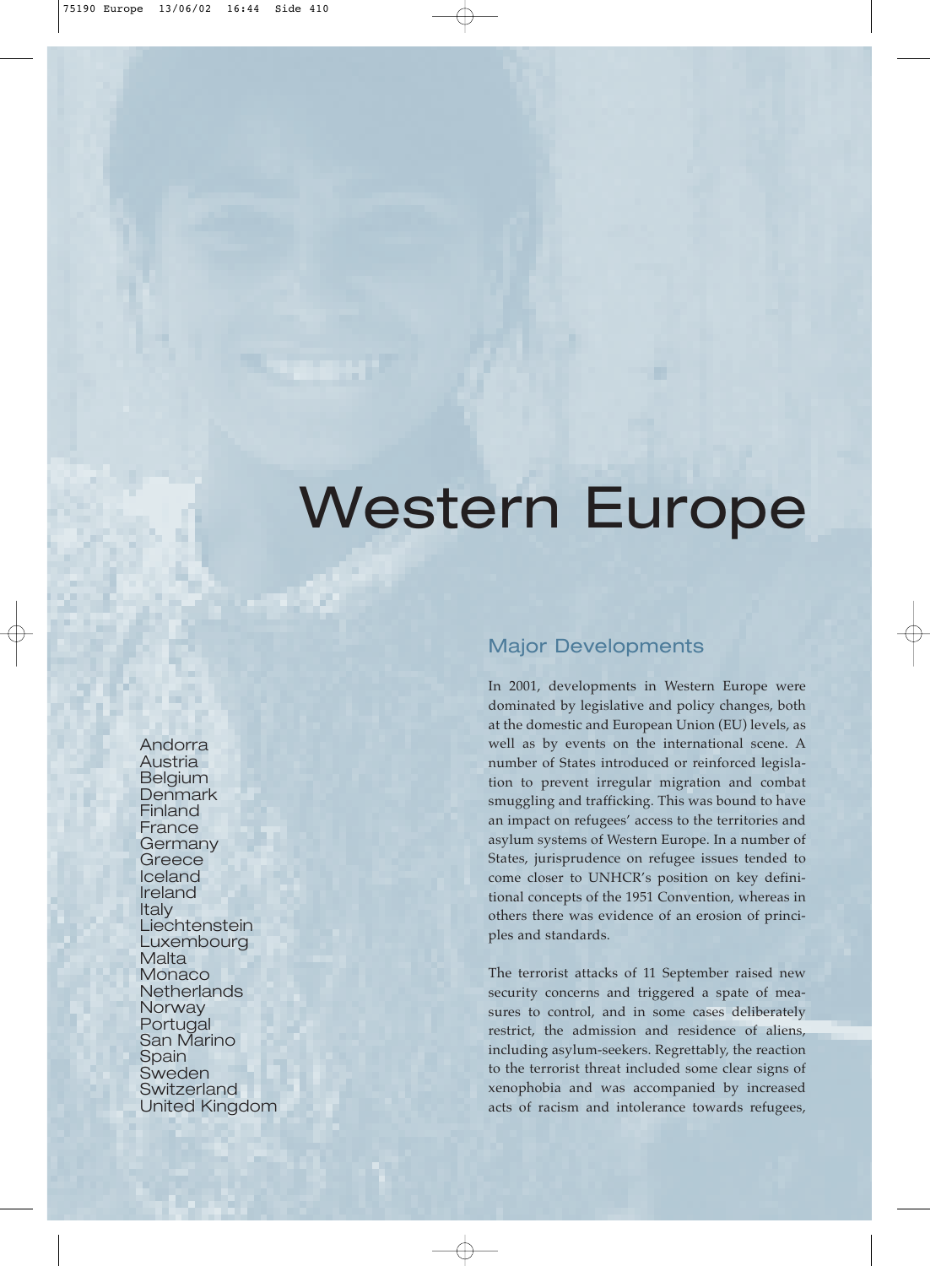

asylum-seekers and non-nationals in general. By the end of the year, all eyes were on the situation in Afghanistan and its impact on the policy and practice of European States. This brought with it a rallying of support for UNHCR's calls for lasting solutions for Afghan refugees.

Western Europe remained a major destination for asylum-seekers in 2001. A total of 419,963 asylum applications were received during 2001 (roughly the same as in 2000). The largest number of asylum claims were received by the United Kingdom, Germany and France, although on a per capita basis the highest numbers were received by Austria (mainly at embassies abroad) and Norway. Finland, Belgium, Italy, the Netherlands and Denmark recorded marked declines in the number of asylum applications, while Liechtenstein, Austria, Sweden, Norway and Spain recorded significant increases. The number of Yugoslav and Iranian applicants declined, while applications from Afghanistan, the Russian Federation, Ukraine, Nigeria and India increased.

Significant progress was made towards the harmonisation of substantive and procedural asylum standards within the EU. The first substantive common instrument, a Directive on Temporary Protection, was adopted in July. By the end of the year, the European Commission had submitted the full package of legislative instruments required for the first phase of the nascent common European asylum system. Negotiations among EU Member States on the various Commission proposals proved laborious, particularly regarding asylum procedures and family reunion. A number of instruments aimed at combating irregular migration were adopted, including a Directive designed to harmonise sanctions against airline carriers. Agreement was reached on legal instruments on migrant smuggling and human trafficking. The Schengen Agreement came into force in Norway and Iceland at the end of March. A Community Regulation set out a list of countries whose nationals would henceforth need a visa to enter any of the EU Member States.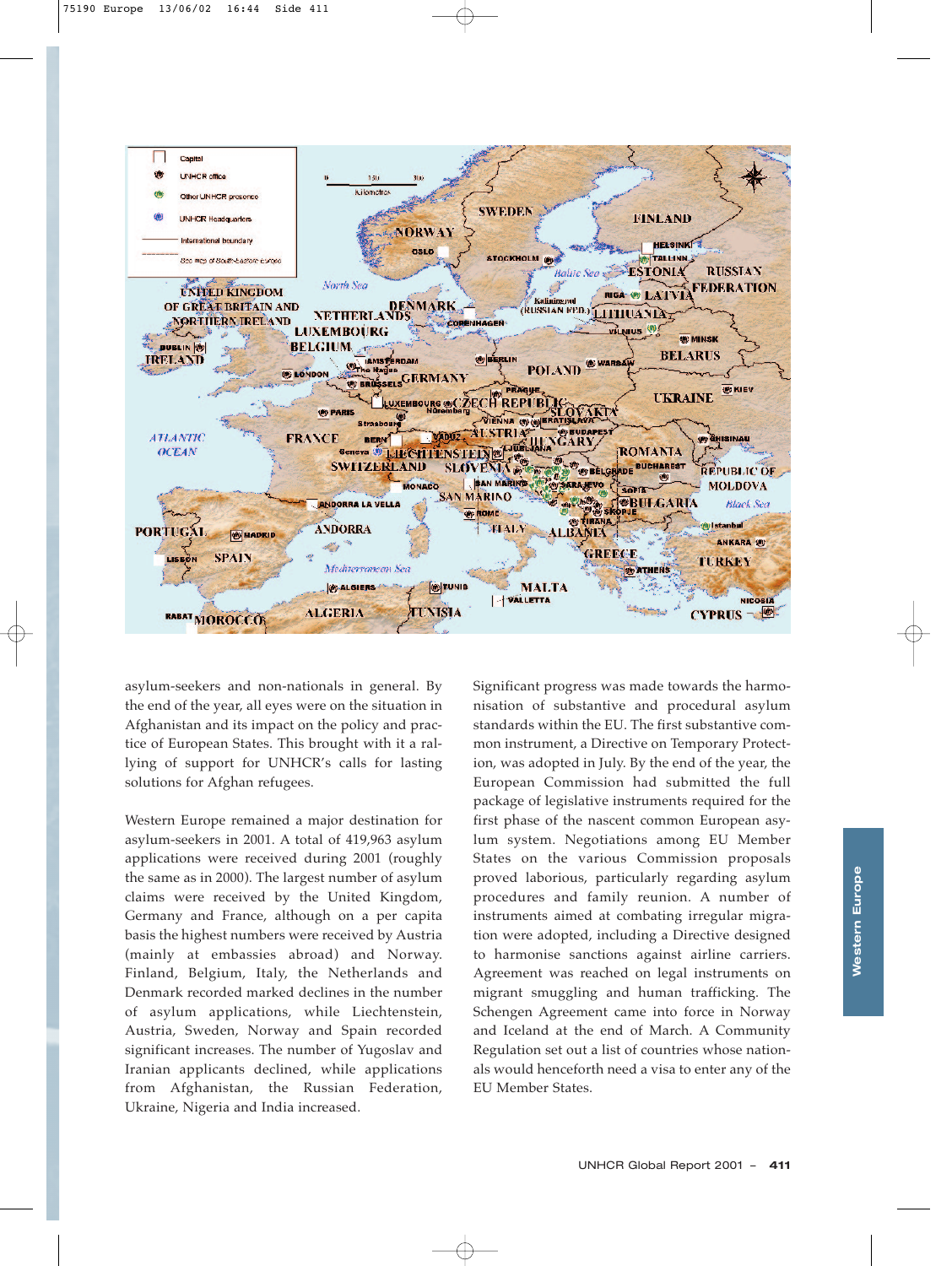

During its Presidency of the EU from January to June 2001, the Swedish Government placed asylum issues high on the agenda and successfully integrated UNHCR's concerns into the EU directive on temporary protection. As a result, careful attention was paid to children's rights in the asylum procedure; to harmonising definitions of a refugee and of reception standards; common analysis and exchange of information on migration and asylum statistics; and to addressing root causes of displacement through the EU High-Level Working Group on Asylum and Migration. At the end of the Belgian Presidency in December 2001, the meeting of the European Council at Laeken re-affirmed the EU's commitment to the creation of an area of freedom, security and justice. At the same time it took note of persisting difficulties in harmonising Member States' approaches to asylum and immigration.

The German Government tabled a far-reaching immigration bill that introduced some improvements to refugee status and the quality of asylum in that country. Of particular importance to UNHCR is the interpretation of the refugee definition to include potential victims of persecution by non-State agents. Furthermore, the law envisages giving eligibility officers a better legal instrument with which to determine whether persons who might be victims of gender-related persecution

(mainly women) qualify as refugees within the scope of the Convention.

Through a series of rulings by the *Commission de Recours des Réfugiés*, French jurisprudence came closer to UNHCR's position regarding "membership of a particular social group" and "agents of persecution". Switzerland, by contrast, despite its promising official declarations, did not actually change its policy on non-State agents of persecution. A revision of the Swiss Federal Asylum and Aliens Laws was drafted with the implicit aim of restricting asylum applications in Switzerland by instituting carrier sanctions; extending the criteria for detention; introducing a list of safe third countries; continuing the practice of having the airport police conduct asylum interviews; and reducing state expenditure on asylum issues.

In Denmark, UNHCR was concerned by increasing xenophobic rhetoric. Soon after taking office, the new government prepared to introduce new measures aimed at stemming the flow of foreigners into the country, including refugees and asylum-seekers.

A revised aliens law came into force in Spain, with safeguards against refoulement and provisions on statelessness. The law, which is designed to improve the institution of asylum, contains a provision establishing carrier sanctions, which may also have an impact on asylum-seekers. Nevertheless, the law allows aliens who immediately lodge an asylum application to be admitted into the refugee status determination procedure.

Malta – an EU candidate State – lifted its geographical limitation, as well as a number of reservations, to the 1951 Convention on the occasion of the Ministerial Meeting of States Parties to the Convention, which the Government of Switzerland hosted in Geneva in December 2001, as part of the Global Consultations on International Protection.

## Challenges and Concerns

The main challenge for UNHCR has remained that of encouraging States preoccupied with security (national and international) and control of migration to respect their obligations towards refugees and persons in need of international protection.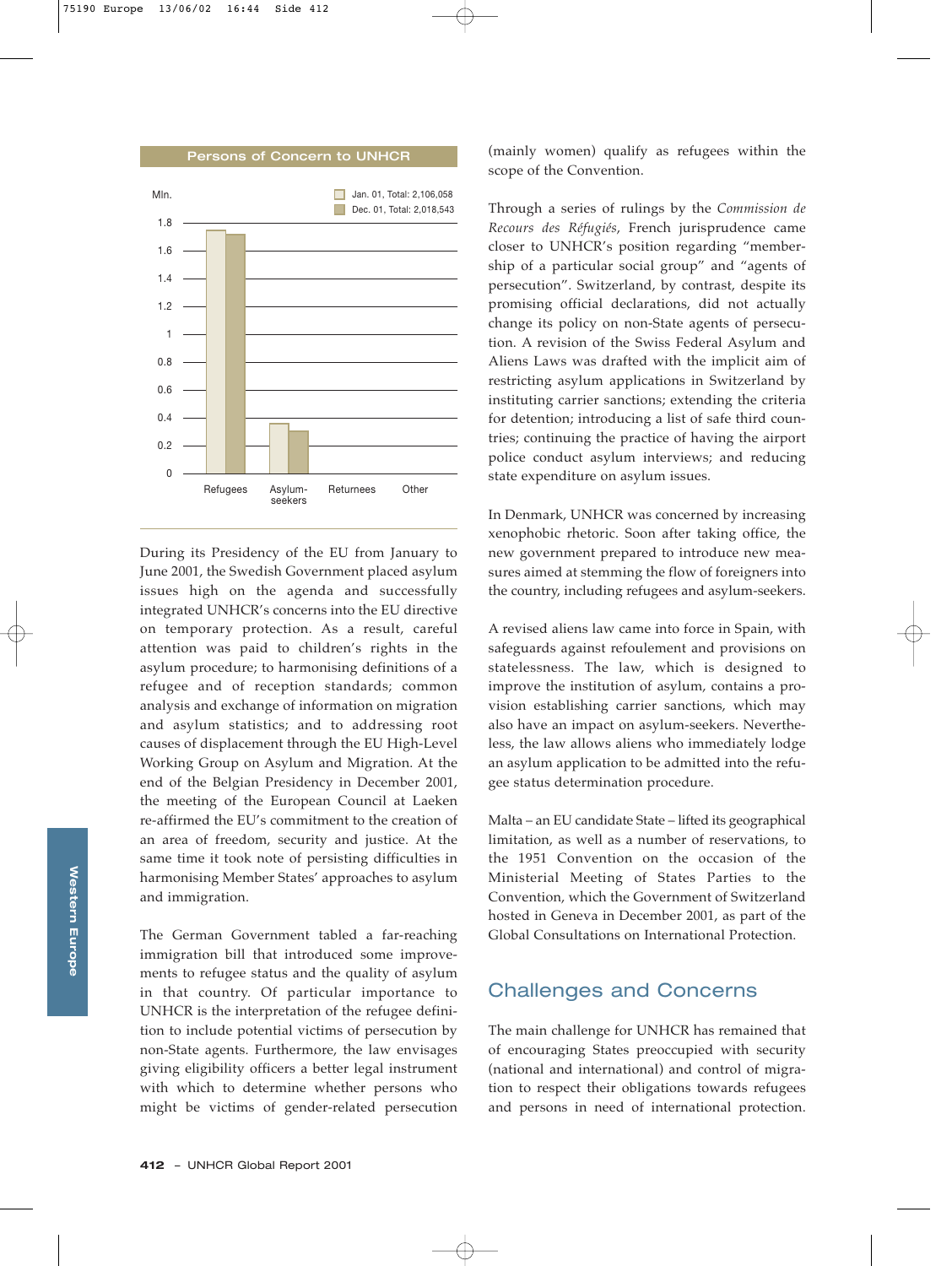States increasingly used restrictive measures and advanced technology to keep foreigners out (including potential asylum-seekers) or to dismiss asylum claims expeditiously. These included the reinforcement of already tough visa regimes; the imposition of carrier sanctions; pre-boarding and pre-disembarkation document checks; the use of infrared cameras to intercept asylum-seekers at borders; increased use of the "first asylum country" and "safe third country" concepts; digital fingerprinting of asylum seekers; collarbone tests to ascertain the age of unaccompanied minors; and DNA tests for family reunion cases.

UNHCR continued to be concerned by low rates of recognition of refugees under the 1951 Convention and has pursued its efforts to advocate a more liberal and inclusive application of Convention refugee status and a proper balance between migration control and refugee protection in Western Europe. The growing and increasingly complex problem of human trafficking in Western Europe was a major feature of the year, often exacerbating the crude image of asylum-seekers as irregular migrants seeking to circumvent established channels of migration. Regrettably, European States' legitimate desire to exercise careful control over the admission of refugees was not accompanied by more generous offers of resettlement places, nor in a significant broadening of the "pool" of resettlement countries.

# Progress Toward Solutions

UNHCR's operations in Western Europe took a bi-focal approach to finding durable solutions for refugees: encouraging European States to offer lasting local solutions for refugees, while providing increased support to UNHCR's efforts to find durable solutions to refugees in the less developed world.

UNHCR pursued the search for permanent solutions for some 24,000 Bosnian refugees remaining in Germany. UNHCR's advocacy contributed to the decision to grant long-term residency rights to citizens of the former Republic of Yugoslavia. Approximately 70 per cent of this group are expected to receive residency rights, based on the November 2000 decision to grant residency rights to persons

suffering from Post-Traumatic Stress Disorder. Meanwhile, 885 persons repatriated voluntarily to Bosnia and Herzegovina, while approximately 1,700 refugees resettled elsewhere, mainly to the USA. In a related development, the majority of ethnic Albanians from Kosovo, who previously held a "toleration permit" and were obliged to leave Germany, were allowed to return there and regularise their stay.

In October 2001 the Swiss refugee office launched a voluntary return programme for some 1,700 persons from the former Republic of Yugoslavia who had been ordered to leave Switzerland. Persons who filed for asylum before 1 September 2001 and who wish to return to former Yugoslav territories were eligible to participate in the programme, which ended on 31 March 2002.

Nordic authorities were sensitised to the problems of Kosovar minority groups, especially women without male support, following the report of a Nordic consultative meeting on repatriation. A group of 50 Ashkalis from Kosovo threatened with deportation were allowed to remain in Denmark after UNHCR's intervention. The Nordic countries continued to provide resettlement to those in need, including high-level support for emergency resettlement and vulnerable groups, particularly women at risk. Annual quotas were maintained, except for Finland, which continues to increase its quota annually by 50 places (aiming progressively to achieve a planned fixed quota of 1,000 persons a year).

In Ireland, 69 persons were reunited with refugees in a new family reunification procedure. 16 of 20 cases accepted under the Irish resettlement quota arrived in 2000/01. Ireland also committed to accept refugees stranded on the island of Nauru, if requested by UNHCR (this would be over and above its annual resettlement quota). The Irish Refugee Council (IRC) restructured its services, shifting its focus from assistance to advocacy.

# **Operations**

UNHCR's operations in Western Europe pursued the dual objectives of: firstly, improving the quality of asylum in an enlarging EU (by promoting refu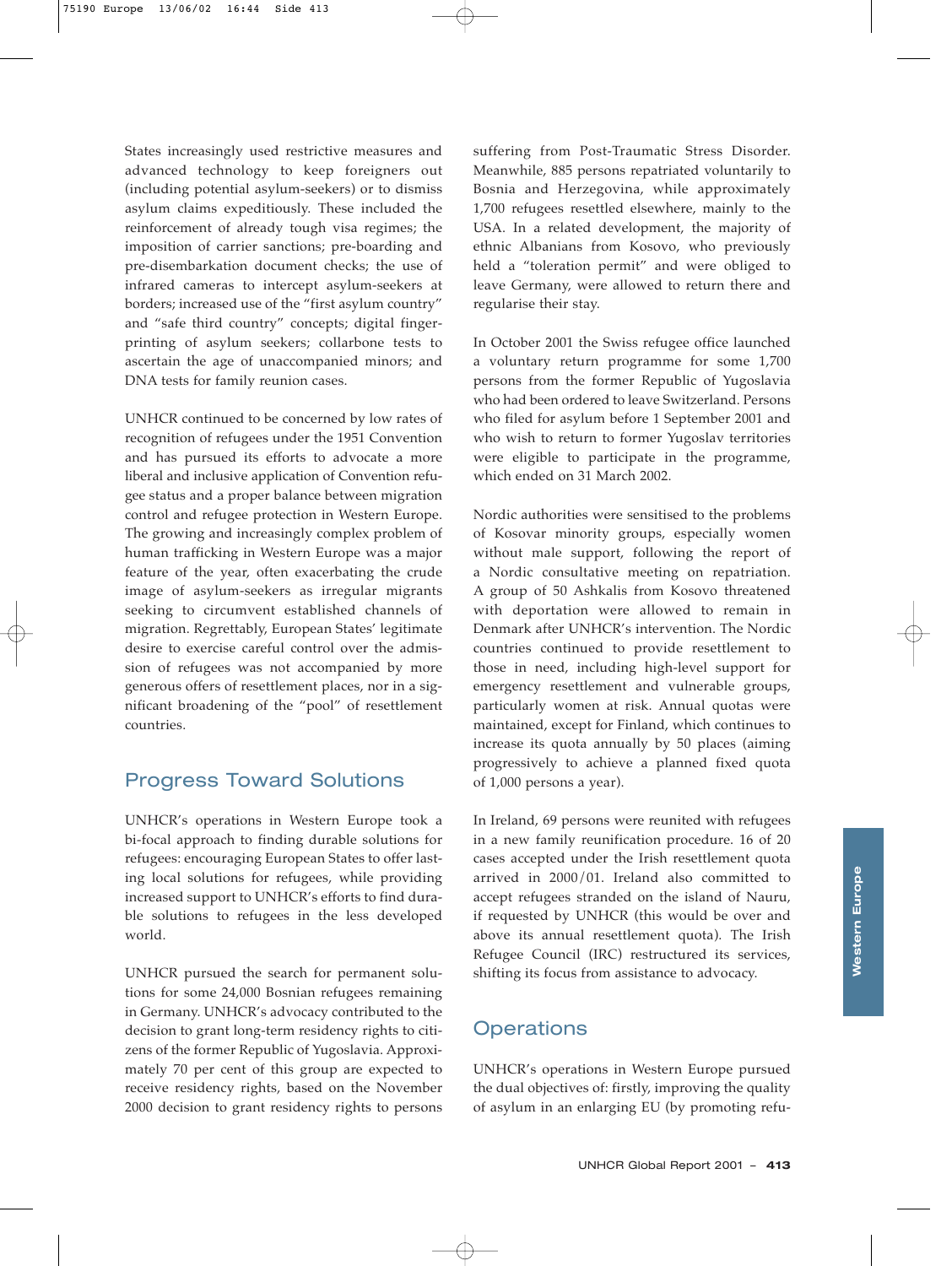gee protection regimes in conformity with international protection standards) and secondly, increasing support for refugees and UNHCR (by promoting access for persons in need of international protection and gaining the support of public opinion for refugees in their efforts to find durable solutions).

#### **Access to Asylum Procedures and Reception**

UNHCR increased its border monitoring mechanisms to ensure access by asylum-seekers to the appropriate procedures, and continued to co-operate with first instance decision-makers to combat negative attitudes towards asylum-seekers and improve the quality of eligibility decisions. In response to UNHCR's lobbying efforts, some States improved reception arrangements in transit centres and at the main points of entry of asylum-seekers. Specific problem areas included the lengthy and cumbersome registration process at French airports and prefectures; screening at borders under so-called "manifestly unfounded" procedures; and the inadequate treatment of unaccompanied minors.

In **Italy**, following the signing of a Memorandum of Understanding between the Government and UNHCR, a National Asylum Programme was developed with the aim of creating a nation-wide mechanism for the reception of asylum-seekers and the integration of refugees.

**Greece** also took measures to improve and strengthen its reception procedures. An allocation from the European Refugee Fund allowed for the opening of two new reception centres, the coordination of referrals to centres operated by NGOs, and in certain cases the provision of temporary hotel accommodation and protected apartments for vulnerable groups. However, access to the asylum procedure was hampered by the fact that the same Greek police units charged with removing irregular migrants are also responsible for registering new asylum-seekers. Greece and Turkey also signed a bilateral Protocol on readmission, which neither refers to the 1951 Geneva Convention, nor excludes asylum-seekers from its scope.

In spite of UNHCR's close monitoring and interventions, some States continued to detain asylumseekers, including women and children. The **UK** Government continued its detention practices, and announced plans to detain families and children as well. One area of progress, however, due mainly to UNHCR's public stand, was the move by the Government to stop detaining asylum-seekers in ordinary prisons. An amendment to the Danish Aliens Act now makes it possible to detain asylumseekers involved in petty crimes, pending the outcome of their asylum applications.

## **Strengthening Asylum Systems**

UNHCR monitored asylum law and practice and maintained pressure on governments and stakeholders to ensure adherence to legal standards and principles. Written and oral submissions were provided in precedent-setting court cases and in accelerated admissibility procedures. States were urged to ensure that measures to combat illegal migration conform to international standards and do not unduly hinder the access of asylum-seekers to protection. UNHCR expressed support for the multilateral campaign against terror but also encouraged states to build in safeguards to ensure that refugees do not find themselves caught up in efforts to sift out suspected criminals and terrorists.

Western European countries recorded an increasing number of trafficked children and children who disappear, and also encountered problems related to age assessment methods, and the issue of detention in some countries. The Separated Children in Europe Programme implemented activities designed to address failings in the reception and care of separated children, their treatment in law, and the long-term solutions offered them.

UNHCR intervened in all known cases where the authorities tried to return ethnic minorities to Kosovo against their will, and in most instances succeeded in preventing such returns. The UNHCR position paper on the Continued Protection Needs of Individuals from Kosovo was frequently referred to by decision-makers. UNHCR's position on the protection needs of Iraqis, Afghans and other groups was sought by several countries. UNHCR and the asylum authorities of the Netherlands tried to iron out differences of approach on the evaluation of security conditions in certain countries of origin (with respect to the return of unsuccessful asylum applicants), as well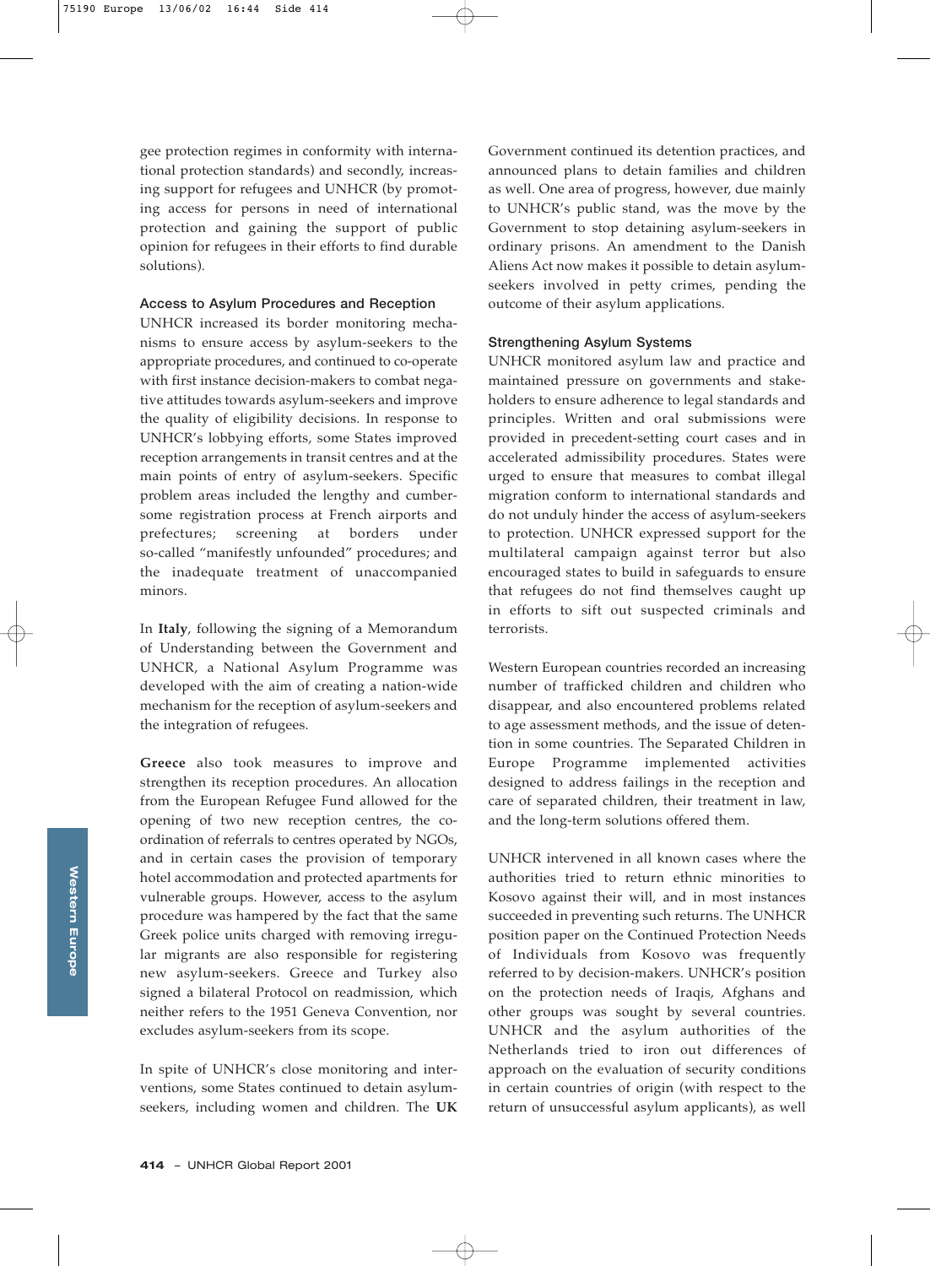as the concepts of "group-based protection" and "internal flight/relocation alternative".

**Sweden** announced plans to review its asylum law to upgrade the scope of protection granted to persons claiming persecution on grounds of gender or homosexuality, from subsidiary protection to full Convention status. UNHCR's collaborative efforts with the Danish authorities led to the provision of legal counsel for separated children at the appeal level (though the Office had recommended that lawyers be provided at all stages of the asylum procedure).

With the entry into force of the 1996 Refugee Act in **Ireland**, the Government embarked on a drive to put in place the asylum institutions now statutorily required and to staff them with over 700 new recruits. UNHCR conducted 38 refugee law seminars for various Irish institutions, including 856 eligibility and support staff. This led to a reduction of "manifestly unfounded" decisions (from 46 per cent to 4.5 per cent) and a general improvement in the quality of decisions. UNHCR's guidelines formed the basis for a special procedure for separated children and the Government is drafting a bill on sanctions for airlines carrying passengers without proper documentation. Ireland also signed readmission agreements with Poland, Romania, and Nigeria, and plans to do the same with Bulgaria.

## **Promotion and Advocacy: Mobilising Public Opinion**

On the occasion of the first annual World Refugee Day, a number of media events were staged, putting refugee and asylum issues in the spotlight to sensitise the public to xenophobic and discriminatory tendencies, and to increase awareness of and tolerance for refugees. In **France**, a "Refugee Parliament" adopted the *Appel de Paris*, calling on States to abide by the principles of the 1951 Convention. Concerts and debates on the theme "Respect" were organised to bring home the implications of UNHCR's mandate and raise funds for refugee programmes in different parts of the world. The 50th anniversaries of UNHCR and of the 1951 Convention were commemorated through a broad range of public events throughout Europe.

#### **Partnerships and Networking**

UNHCR reinforced its partnerships in the region

and sought to expand its support network of NGOs providing legal advice, counselling and pro bono services to refugees and asylum-seekers, especially in precedent-setting cases. UNHCR's partnership with the EU was further strengthened, both in asylum matters and funding. UNHCR continued its involvement and contribution to the works of EU bodies such as the *Centre d'information, de réflection et d'échange en matière d'asile* (CIREA – a think-tank and resource centre on asylum issues) and the EU High-Level Working Group on Asylum and Migration. UNHCR maintained its observer status and unhindered access to the internal deliberations of the OSCE Permanent Council in Vienna, and intensified its co-operation with the OSCE High Commissioner for National Minorities.

Western European governments provided technical and material support for UNHCR's Global Consultations on International Protection. The Parliamentary Assembly of the Council of Europe in



Germany: Resettled refugees receiving regular medical check up. *UNHCR / S. Omebody*

Strasbourg unanimously adopted a recommendation related to the 50th Anniversary of the 1951 Convention, urging member States of the Council to ensure the full and effective implementation of the Convention and to co-operate with UNHCR in the Global Consultations process.

#### **Resource Mobilisation**

Countries in Western Europe in 2001 provided half of the total contributions to UNHCR. Donor rela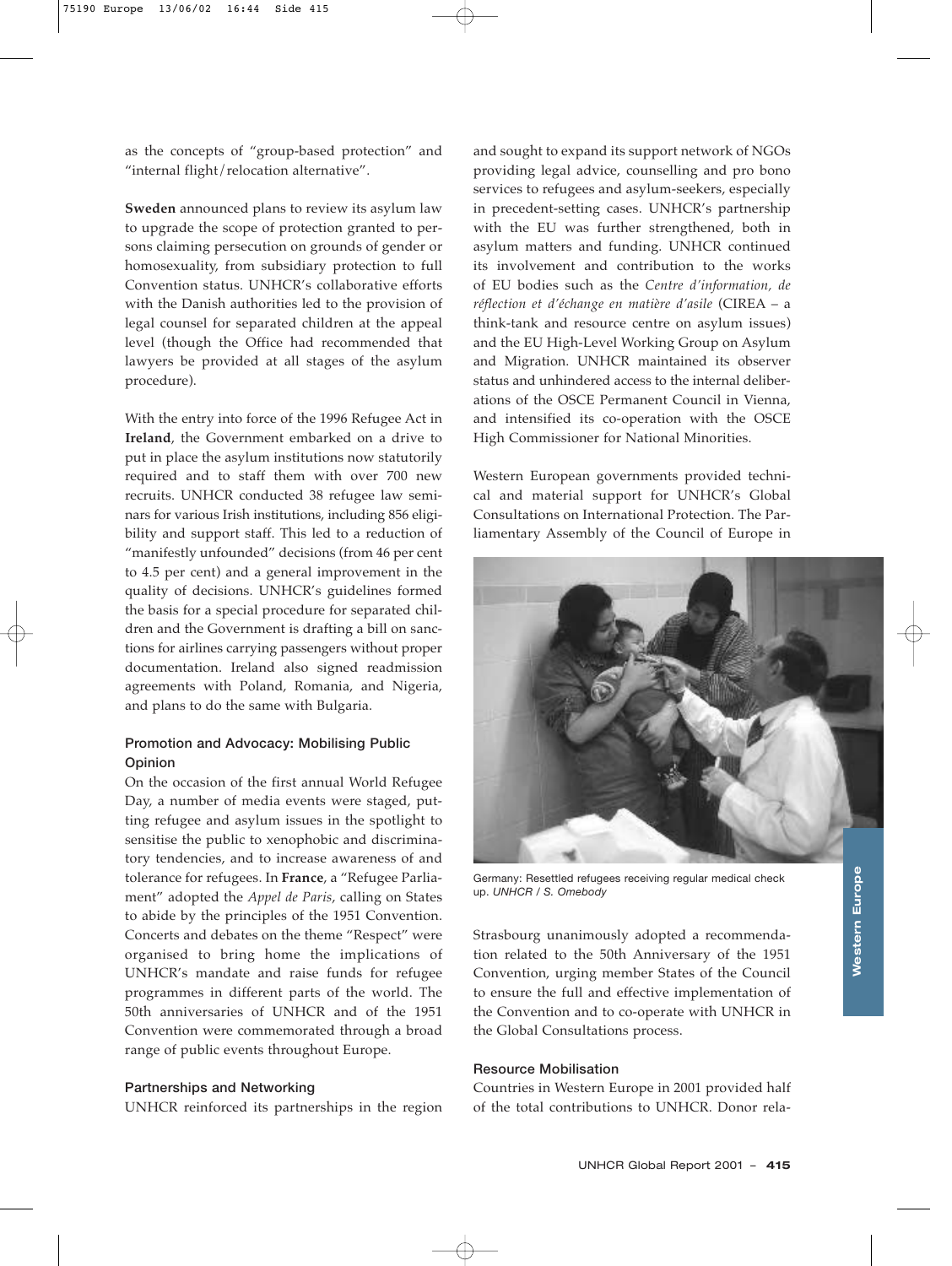tions with European Institutions were re-inforced. For the first time since 1996, the decline in financial support from the European Commission was reversed, primarily through an increase in contributions from the two Directorates general for External Relations and for Development.

UNHCR offices in Western Europe, alone or in collaboration with national associations, laid down several milestones in private sector fund raising. Innovative methods of resource mobilisation led to increased funding from the Private Sector, with an emphasis on private individuals. A memorable success was the **"Pavarotti and Friends"** for Afghanistan charity concert, which raised funds for Afghan refugee women and children. The Italian private sector again topped the list of UNHCR's private donors. UNHCR also raised funds from the private sector in Spain, the Netherlands, Germany, the UK and France and signed a groundbreaking agreement with an oil conglomerate in Norway, the first of its kind in the Nordic countries. On the occasion of the first World Refugee Day in Greece, a fund raising concert featuring respected Greek composer Thingummyopoulos proved very successful.

# Funding

Most country programmes in the region suffered from the impact of the funding shortfall and were compelled to revise budgets downwards. This was followed by a further limit on the funds that programmes could obligate. The shortfall between initial budgets and the level of funds available led to reprioritisation and scaling down – and sometimes outright cancelling – of planned programme activities. The funding shortfall also led to the loss of posts in small offices already full stretched, necessitating major and painful adjustments. The tight funding situation in 2001 also influenced planning by country offices for the 2002 programme.